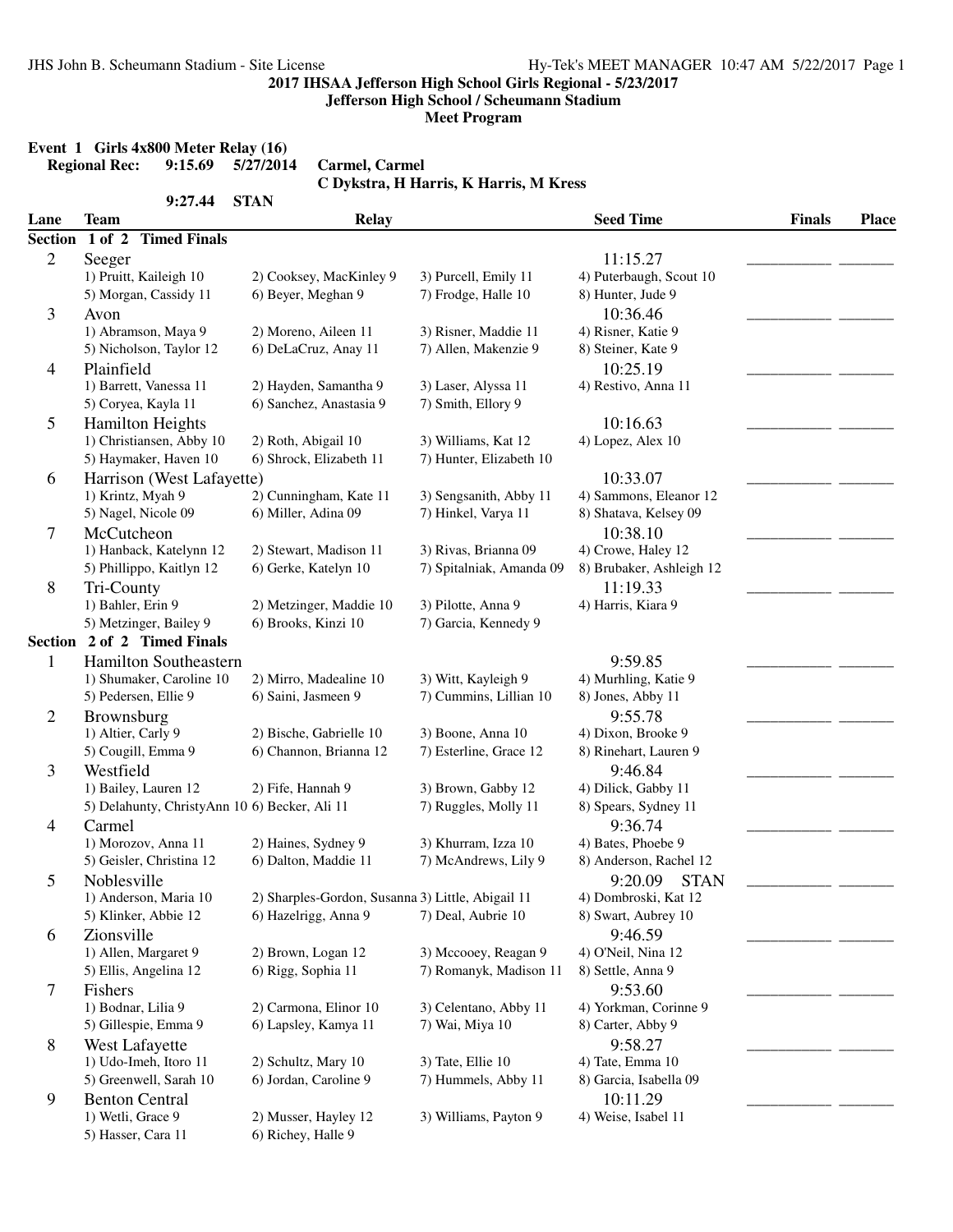**Jefferson High School / Scheumann Stadium**

**Meet Program**

**Event 2 Girls 100 Meter Dash (16)**

**9 Advance: Top 2 Each Heat plus Next 5 Best Times Regional Rec: 12.26 5/24/2016 Camille Christopher, Hamilton Sou 12.34 STAN**

|      | 12.34                | - STAN |                           |                  |             |                    |       |
|------|----------------------|--------|---------------------------|------------------|-------------|--------------------|-------|
| Lane | <b>Name</b>          |        | <b>Year School</b>        | <b>Seed Time</b> |             | <b>Prelim Time</b> | Place |
|      | Heat 1 of 2 Prelims  |        |                           |                  |             |                    |       |
|      | Griesey, London      | 10.    | <b>Twin Lakes</b>         | 13.25            |             |                    |       |
|      | Beckford, Courtney   |        | 10 Lafayette Jefferson    | 12.90            |             |                    |       |
| 3    | Sopitan, Joy         | 11     | Brownsburg                | 12.78            |             |                    |       |
| 4    | Thomas, Lauren       | 10     | West Lafayette            | 12.38            |             |                    |       |
| 5    | Mitchell, Diamond    | 12     | Avon                      | 12.31            | <b>STAN</b> |                    |       |
| 6    | Perryman, Tamia      | 9      | Fishers                   | 12.59            |             |                    |       |
|      | Bolser, Maddie       | 12     | Covington                 | 12.80            |             |                    |       |
| 8    | LeBlanc, Julia       |        | Mooresville               | 12.96            |             |                    |       |
|      | Heat 2 of 2 Prelims  |        |                           |                  |             |                    |       |
|      | McGill, Molly        | 12     | Carroll (Flora)           | 13.24            |             |                    |       |
| 2    | Hawkins, Elle        | 12     | Carmel                    | 12.85            |             |                    |       |
| 3    | Simmons, Chelsea     | 12     | Harrison (West Lafayette) | 12.73            |             |                    |       |
| 4    | Christopher, Camille |        | Hamilton Southeastern     | 12.33            | <b>STAN</b> |                    |       |
| 5    | Owens, Alanah        | 12     | McCutcheon                | 12.33            | <b>STAN</b> |                    |       |
| 6    | Harrison, Danielle   | 12     | Fishers                   | 12.61            |             |                    |       |
|      | Haskins, Nykela      | 10-    | Lafayette Jefferson       | 12.83            |             |                    |       |
| 8    | Harvey, Jayden       | 10     | Avon                      | 13.01            |             |                    |       |
|      |                      |        |                           |                  |             |                    |       |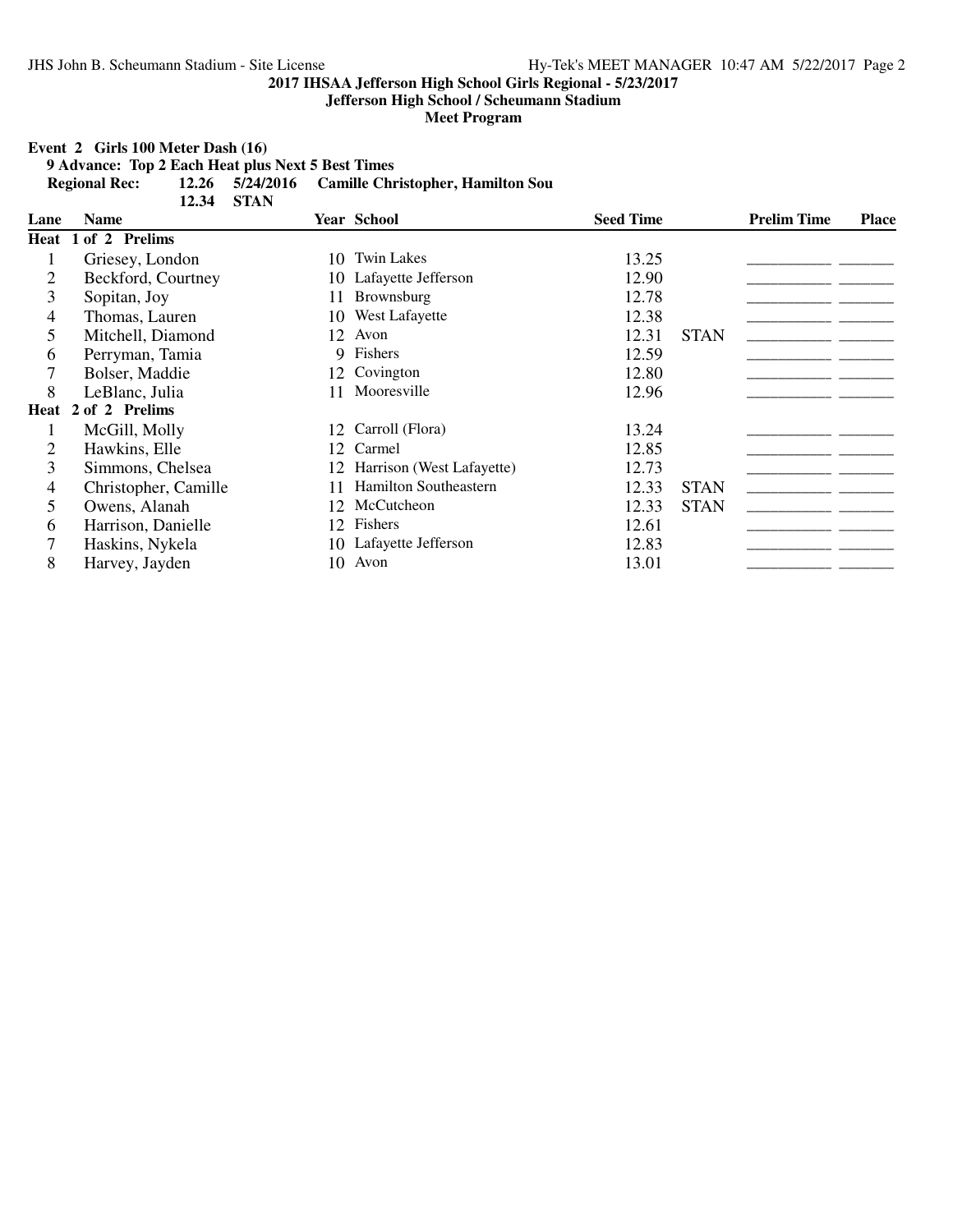**Jefferson High School / Scheumann Stadium**

**Meet Program**

**Event 3 Girls 100 Meter Hurdles (17)**

**9 Advance: Top 2 Each Heat plus Next 5 Best Times Regional Rec: 14.74 5/20/2008 Portia Bailey, Hamilton Southeastern**

|      | <b>STAN</b><br>15.00  |     |                              |                  |             |                    |              |
|------|-----------------------|-----|------------------------------|------------------|-------------|--------------------|--------------|
| Lane | <b>Name</b>           |     | <b>Year School</b>           | <b>Seed Time</b> |             | <b>Prelim Time</b> | <b>Place</b> |
|      | Heat 1 of 2 Prelims   |     |                              |                  |             |                    |              |
|      | Bush, Lauren          | 12  | Carroll (Flora)              | 17.27            |             |                    |              |
| 2    | Vahary, Claire        | 12  | Fishers                      | 16.11            |             |                    |              |
| 3    | Robinson, Ella        | 10. | Zionsville                   | 15.94            |             |                    |              |
| 4    | Lewis, Kiara          |     | 9 Lafayette Jefferson        | 15.58            |             |                    |              |
| 5    | Robertson, Emily      | 12  | Westfield                    | 14.86            | <b>STAN</b> |                    |              |
| 6    | Brady, Kayla          |     | 9 Lafayette Central Catholic | 15.78            |             |                    |              |
|      | Gietl, Camryn         |     | 9 Zionsville                 | 16.02            |             |                    |              |
| 8    | Switzer, Shianne      |     | 9 McCutcheon                 | 16.17            |             |                    |              |
| 9    | Bordner, Shania       |     | 12 Carroll (Flora)           | 17.48            |             |                    |              |
|      | Heat 2 of 2 Prelims   |     |                              |                  |             |                    |              |
|      | Haines, Lillian       |     | 10 Lebanon                   | 16.24            |             |                    |              |
|      | Stien, Mackenzie      |     | 9 Brownsburg                 | 16.08            |             |                    |              |
| 3    | Utterback, Olivia     |     | 9 Plainfield                 | 15.87            |             |                    |              |
| 4    | Schluttenhofer, Kayla | 12  | <b>Benton Central</b>        | 15.25            |             |                    |              |
| 5    | Mackenzie, Mia        | 11  | Hamilton Southeastern        | 14.87            | <b>STAN</b> |                    |              |
| 6    | Cullen, Meghann       | 12  | Hamilton Southeastern        | 15.81            |             |                    |              |
| 7    | Stone, Jasmine        | 12  | Avon                         | 16.03            |             |                    |              |
| 8    | Alanis, Nallely       | 10  | Frankfort                    | 16.24            |             |                    |              |
|      |                       |     |                              |                  |             |                    |              |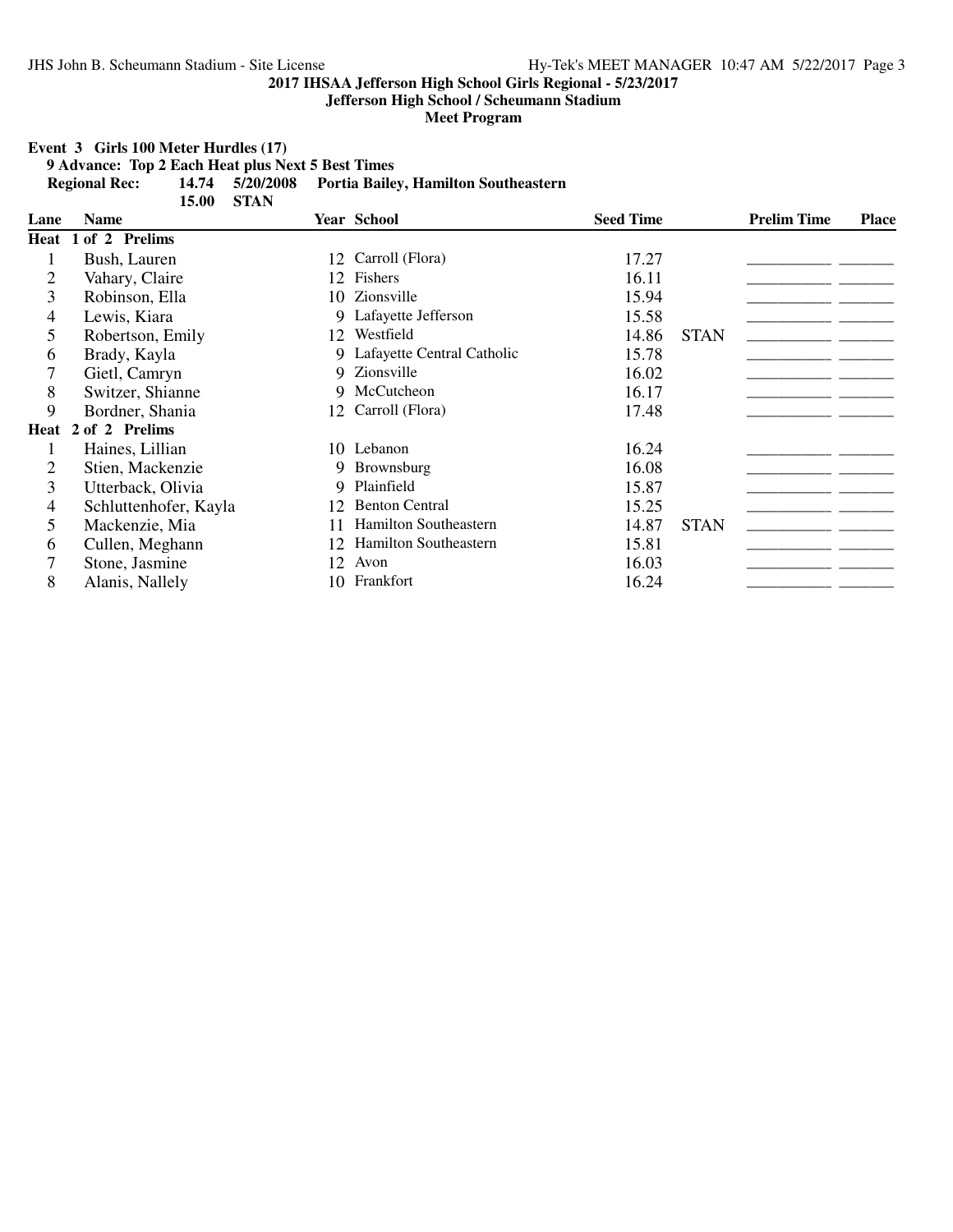**Jefferson High School / Scheumann Stadium**

**Meet Program**

**Event 4 Girls 200 Meter Dash (16)**

**9 Advance: Top 2 Each Heat plus Next 5 Best Times Regional Rec: 25.24 5/21/2013 Brittany Goggans, Hamilton Sou**

|      | 25.29                        | <b>STAN</b> |                              |                  |                    |              |
|------|------------------------------|-------------|------------------------------|------------------|--------------------|--------------|
| Lane | <b>Name</b>                  |             | <b>Year School</b>           | <b>Seed Time</b> | <b>Prelim Time</b> | <b>Place</b> |
| Heat | 1 of 2 Prelims               |             |                              |                  |                    |              |
|      | Fayson, Breonna              |             | 12 Lafayette Jefferson       | 28.13            |                    |              |
| 2    | Burgess, Olivia              |             | 9 Hamilton Southeastern      | 27.16            |                    |              |
| 3    | Jobe, Skylar                 |             | <b>Tri-West Hendricks</b>    | 26.73            |                    |              |
| 4    | Owens, Alanah                |             | 12 McCutcheon                | 25.41            |                    |              |
| 5    | Perryman, Tamia              |             | 9 Fishers                    | 25.93            |                    |              |
| 6    | LeBlanc, Julia               | 11          | Mooresville                  | 25.95            |                    |              |
|      | Markley, Carly               |             | Carmel                       | 26.76            |                    |              |
| 8    | Simmons, Chelsea             |             | 12 Harrison (West Lafayette) | 27.30            |                    |              |
| Heat | of 2 Prelims<br>$\mathbf{2}$ |             |                              |                  |                    |              |
|      | Cox, Lauren                  |             | <b>Benton Central</b>        | 27.94            |                    |              |
| 2    | Springer, Daija              | 10          | Avon                         | 27.09            |                    |              |
| 3    | Pugh, Markaela               | 9           | <b>Hamilton Heights</b>      | 26.49            |                    |              |
| 4    | Christopher, Camille         |             | Hamilton Southeastern        | 25.58            |                    |              |
| 5    | Sopitan, Joy                 | 11          | <b>Brownsburg</b>            | 25.88            |                    |              |
| 6    | Ryan, Sarah                  | 10          | <b>Twin Lakes</b>            | 26.48            |                    |              |
|      | Fisher, Emma                 | 10          | <b>Benton Central</b>        | 26.76            |                    |              |
| 8    | Gibson, Madi                 |             | Plainfield                   | 27.30            |                    |              |
|      |                              |             |                              |                  |                    |              |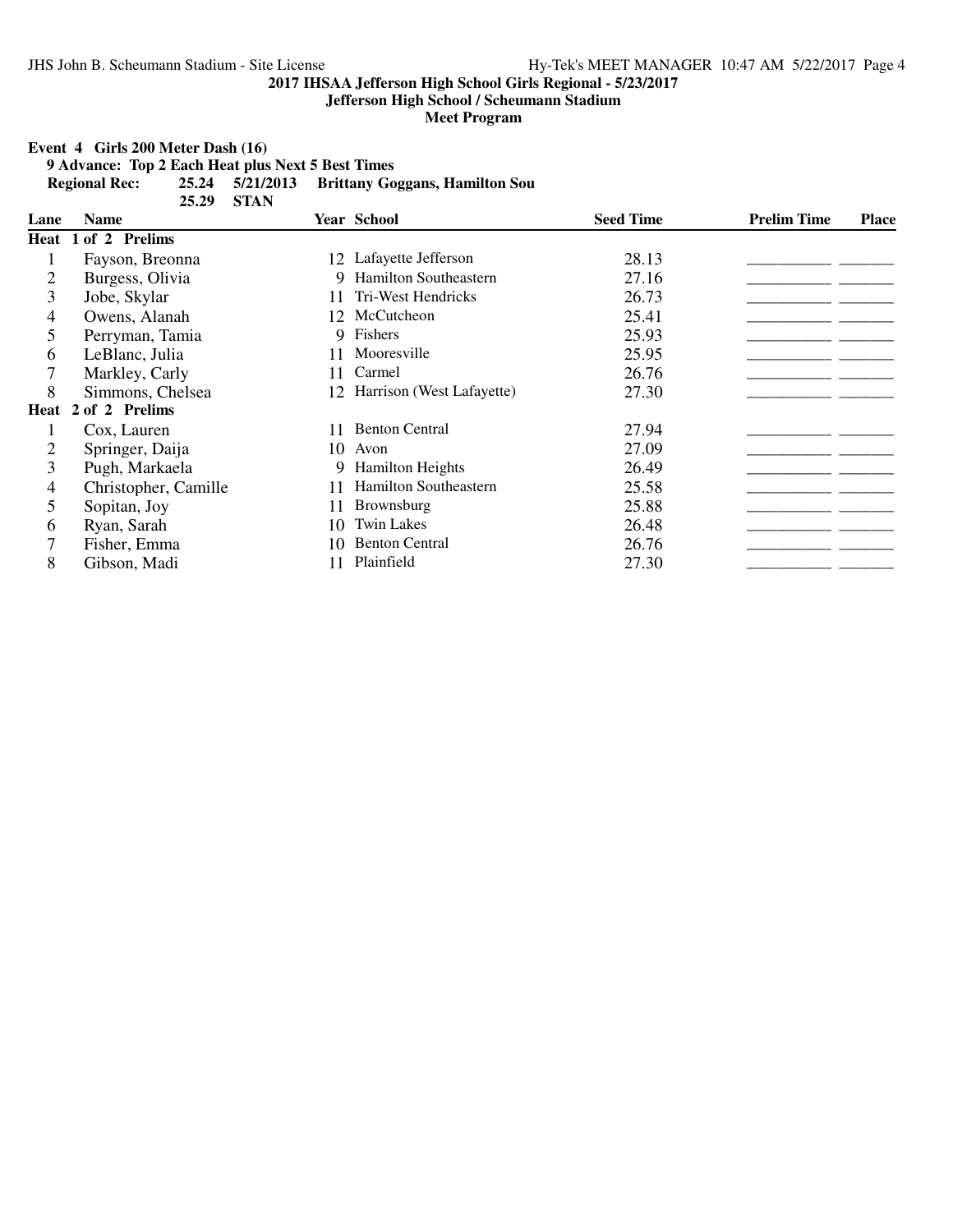### **Jefferson High School / Scheumann Stadium**

**Meet Program**

# **Event 5 Girls 1600 Meter Run (16)**<br>Regional Rec: 4:52.78 5/27/2

|      | <b>Regional Rec:</b>        | 4:52.78<br>4:59.75 | 5/27/2003<br><b>STAN</b> |    | <b>Katie Harrington, Carmel</b> |                  |               |              |
|------|-----------------------------|--------------------|--------------------------|----|---------------------------------|------------------|---------------|--------------|
| Lane | <b>Name</b>                 |                    |                          |    | <b>Year School</b>              | <b>Seed Time</b> | <b>Finals</b> | <b>Place</b> |
|      | Section 1 of 1 Timed Finals |                    |                          |    |                                 |                  |               |              |
|      | Rigg, Sophia                |                    |                          | 11 | Zionsville                      | 5:11.08          |               |              |
| 2    | Carter, Abby                |                    |                          | 9. | Fishers                         | 5:21.71          |               |              |
| 3    | Little, Abigail             |                    |                          |    | Noblesville                     | 5:01.86          |               |              |
| 4    |                             | Slamkowski, Megan  |                          | 12 | Guerin Catholic                 | 5:04.51          |               |              |
| 5    | Dalton, Maddie              |                    |                          | 11 | Carmel                          | 5:05.33          |               |              |
| 6    | Anderson, Rachel            |                    |                          | 12 | Carmel                          | 5:06.32          |               |              |
| 7    | Allen, Margaret             |                    |                          | 9  | Zionsville                      | 5:23.09          |               |              |
| 8    | Krintz, Myah                |                    |                          | 9  | Harrison (West Lafayette)       | 5:23.53          |               |              |
| 9    | Strueder, Johanna           |                    |                          | 9  | Fishers                         | 5:23.93          |               |              |
| 10   | Hurt, Maddy                 |                    |                          | 11 | Crawfordsville                  | 5:26.34          |               |              |
| 11   | Walker, Miriam              |                    |                          | 9  | Lafayette Central Catholic      | 5:27.00          |               |              |
| 12   | Roy, Savannah               |                    |                          | 12 | Avon                            | 5:27.88          |               |              |
| 13   | Tate, Ellie                 |                    |                          | 10 | West Lafayette                  | 5:31.18          |               |              |
| 14   | Fanning, Ally               |                    |                          | 10 | <b>Twin Lakes</b>               | 5:39.20          |               |              |
| 15   | Noble, Reese                |                    |                          | 9  | Covington                       | 5:57.30          |               |              |
| 16   | Bahler, Erin                |                    |                          | 9  | Tri-County                      | 6:19.67          |               |              |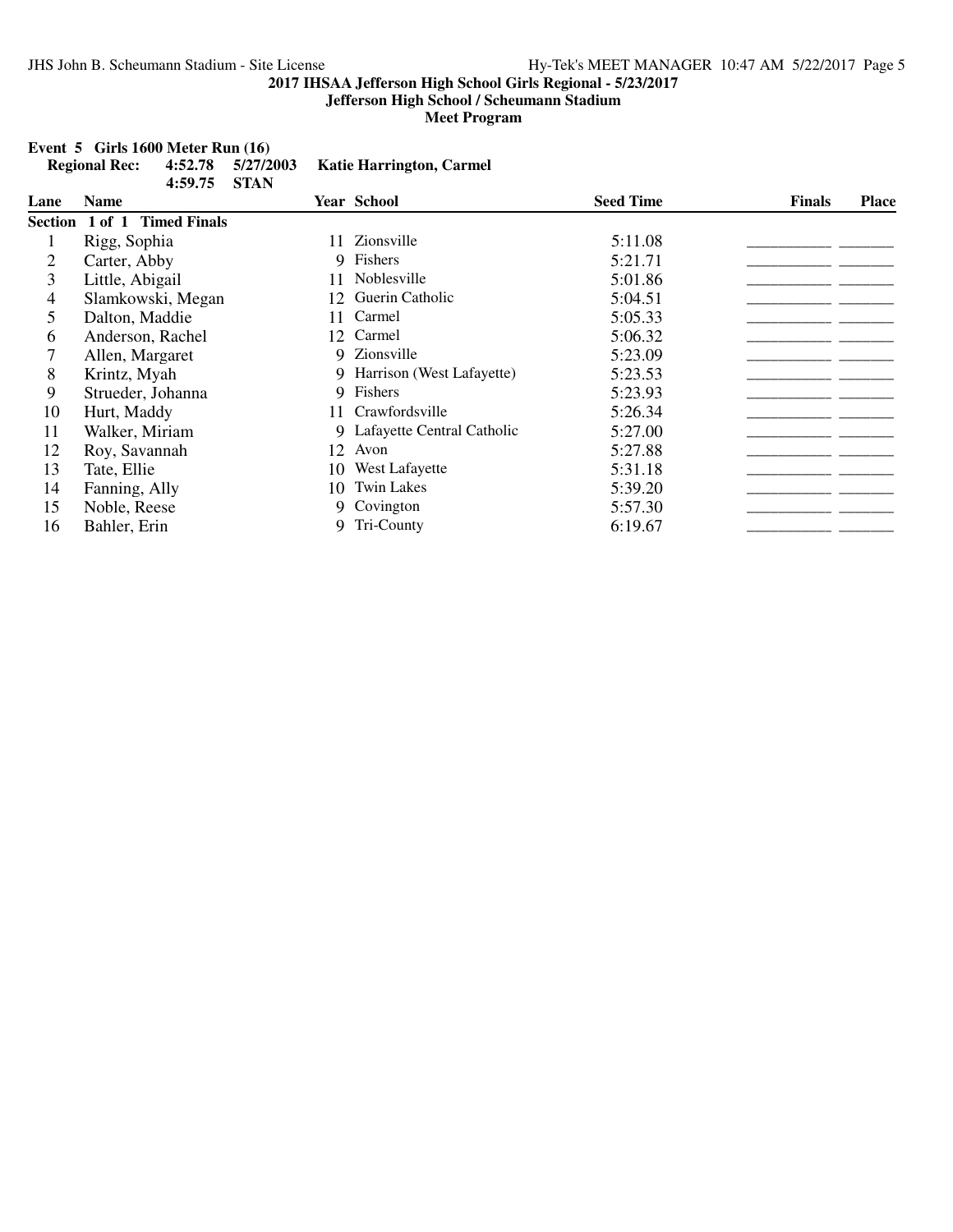**Jefferson High School / Scheumann Stadium**

**Meet Program**

# **Event 6 Girls 4x100 Meter Relay (16)**<br>Regional Rec: 47.61 5/24/2016

#### **Regional Rec: 47.61 5/24/2016 Hamilton Southeastern, Hamilton Sou Christopher, Brooks-Edson, Mackenzie, McKinney**

|                | 48.41                                       | <b>STAN</b>                                     |                                                |                                             |               |              |
|----------------|---------------------------------------------|-------------------------------------------------|------------------------------------------------|---------------------------------------------|---------------|--------------|
| Lane           | Team                                        | <b>Relay</b>                                    |                                                | <b>Seed Time</b>                            | <b>Finals</b> | <b>Place</b> |
| <b>Section</b> | 1 of 2 Timed Finals                         |                                                 |                                                |                                             |               |              |
| 1              | <b>Twin Lakes</b>                           |                                                 |                                                | 53.48                                       |               |              |
|                | 1) Diggs, Shelby 10                         | 2) Gillum, Halee 9                              | 3) Roberts, Kyrstin 9                          | 4) Ryan, Sarah 10                           |               |              |
|                | 5) Cory, Cierra 10                          | 6) Mote, Mary Patrick 9                         | 7) Thompson, Ayanna 9                          |                                             |               |              |
| $\overline{2}$ | Brownsburg                                  |                                                 |                                                | 52.14                                       |               |              |
|                | 1) Yoder, Mackenzie 11                      | 2) Hill, Kaya 10                                | 3) Maihofer, Gianna 10                         | 4) Smith, Skyy 9                            |               |              |
|                | 5) Sopitan, Joy 11                          | 6) Stien, Mackenzie 9                           | 7) Daniels, Elizabeth 10                       |                                             |               |              |
| 3              | <b>Hamilton Heights</b>                     |                                                 |                                                | 51.73                                       |               |              |
|                | 1) McCormick, Lily 11                       | 2) Policka, Macey 12                            | 3) Pugh, Markaela 9                            | 4) King, Whitney 9                          |               |              |
|                | 5) Meredith, Veronica 10                    | 6) Meister, Isabel 9                            | 7) Haworth, Bailey 10                          | 8) Williams, Tiffany 11                     |               |              |
| 4              | Plainfield                                  |                                                 |                                                | 51.00                                       |               |              |
|                | 1) Allen, Remi 11<br>5) Buce, Ambria 9      | 2) Rodgers, Taylor 12<br>6) Utterback, Olivia 9 | 3) Gibson, Madi 11<br>7) Woodford, Saige 12    | 4) Joseph, Lauren 11                        |               |              |
|                |                                             |                                                 |                                                |                                             |               |              |
| 5              | <b>Benton Central</b><br>1) Cox, Lauren 11  | 2) Fisher, Emma 10                              | 3) Gray, Oneta 9                               | 51.64<br>4) Schluttenhofer, Kayla 12        |               |              |
|                | 5) Powell, Jazmin 10                        | 6) Wetli, Anne 11                               |                                                |                                             |               |              |
|                | Noblesville                                 |                                                 |                                                | 51.68                                       |               |              |
| 6              | 1) Brisco, Grace 10                         | 2) Walter, Lillian 12                           | 3) Adeniyan, Titilayo 12                       | 4) Ely, Kailyn 9                            |               |              |
|                | 5) Gombold, Serena 12                       | 6) Spurlock, Leah 9                             | 7) Cayton, Hanna 10                            | 8) Wormuth, Lindsey 9                       |               |              |
| 7              | Carroll (Flora)                             |                                                 |                                                | 53.43                                       |               |              |
|                | 1) Bane, Alexandra 11                       | 2) Bordner, Shania 12                           | 3) Bush, Lauren 12                             | 4) McGill, Molly 12                         |               |              |
|                | 5) Falkenstein, Lindsay 9                   | 6) Cox, Kaylyn 12                               | 7) Roland, Cambree 9                           |                                             |               |              |
|                | Section 2 of 2 Timed Finals                 |                                                 |                                                |                                             |               |              |
| 1              | Lafayette Jefferson                         |                                                 |                                                | 50.66                                       |               |              |
|                | 1) Haskins, Nykela 10                       | 2) Beckford, Courtney 10                        | 3) Hickman, Janessa 11                         | 4) Dispennett, Cassie 10                    |               |              |
|                | 5) Green, Kyrstin 9                         | 6) Fayson, Breonna 12                           | 7) Switzer, Brook 12                           |                                             |               |              |
| $\overline{2}$ | McCutcheon                                  |                                                 |                                                | 49.87                                       |               |              |
|                | 1) Beeker, Jade 9                           | 2) Nicol, Riley 10                              | 3) Crowe, Haley 12                             | 4) Owens, Alanah 12                         |               |              |
|                | 5) Crowe, Kassidy 10                        | 6) Pickell, Kaylee 10                           | 7) Singh, Diamond 09                           | 8) Switzer, Shianne 9                       |               |              |
| 3              | Avon                                        |                                                 |                                                | 49.61                                       |               |              |
|                | 1) Springer, Daija 10                       | 2) Harvey, Jayden 10                            | 3) Mitchell, Diamond 12                        | 4) Shelton, Stacie 12                       |               |              |
|                | 5) Culbreath, AleJa 10                      | 6) Murrell, Cori 11                             |                                                |                                             |               |              |
| 4              | Fishers                                     |                                                 |                                                | <b>STAN</b><br>47.61                        |               |              |
|                | 1) Poole, Amaya 10                          | 2) Harrison, Danielle 12                        | 3) Crose, Kayla 12                             | 4) Perryman, Tamia 9                        |               |              |
|                | 5) McClung, Kieya 10                        | 6) Noble, Arianna 12                            | 7) May, Grace 10                               | 8) Carver, Paris 12                         |               |              |
| 5              | Hamilton Southeastern                       |                                                 |                                                | 47.79<br><b>STAN</b>                        |               |              |
|                | 1) Burgess, Olivia 9                        | 2) Sydnor, Tierra 10                            | 3) Dickenson, Amani 9                          | 4) Christopher, Camille 11                  |               |              |
|                | 5) Bray, Jessica 11                         | 6) Mackenzie, Mia 11                            | 7) Brooks-Edson, Jada 11                       | 8) Thixton, Sydney 9                        |               |              |
| 6              | Carmel                                      |                                                 |                                                | 48.82                                       |               |              |
|                | 1) Upton, Josie 11                          | 2) Hune, Reagan 10                              | 3) Hawkins, Elle 12                            | 4) Markley, Carly 11                        |               |              |
|                | 5) Gill, Kiara 9                            | 6) Scott, Sydney 12                             | 7) Anderson, Michael 11                        |                                             |               |              |
| 7              | Westfield                                   |                                                 |                                                | 50.43                                       |               |              |
|                | 1) Henson, Ava 9                            | 2) Fife, Hannah 9                               | 3) Spears, Sydney 11                           | 4) Bullock, Alison 9                        |               |              |
|                | 5) Graham, Payton 9                         | 6) Ballard, Erianna 10                          | 7) Robertson, Emily 12                         | 8) Evans, Rianna 10                         |               |              |
| 8              | West Lafayette                              |                                                 |                                                | 50.84                                       |               |              |
|                | 1) Thomas, Lauren 10                        | 2) Whaley, Aleah 11                             | 3) Penquite, Catherine 10                      | 4) Williams, Sydney 11                      |               |              |
|                | 5) Siciliano, Maria 11                      | 6) Aly, Zeinab 12                               | 7) Hassan, Menna 12                            | 8) Myers, Madeline 09                       |               |              |
| 9              | Zionsville                                  |                                                 |                                                | 50.92                                       |               |              |
|                | 1) Mansoori, Darya 11<br>5) Brooks, Kara 12 | 2) McCarty, Abby 11<br>6) Clark, Lauren 11      | 3) Echeverria, Makenzie 9<br>7) Rainey, Emma 9 | 4) Gietl, Camryn 9<br>8) Wilson, Pauline 11 |               |              |
|                |                                             |                                                 |                                                |                                             |               |              |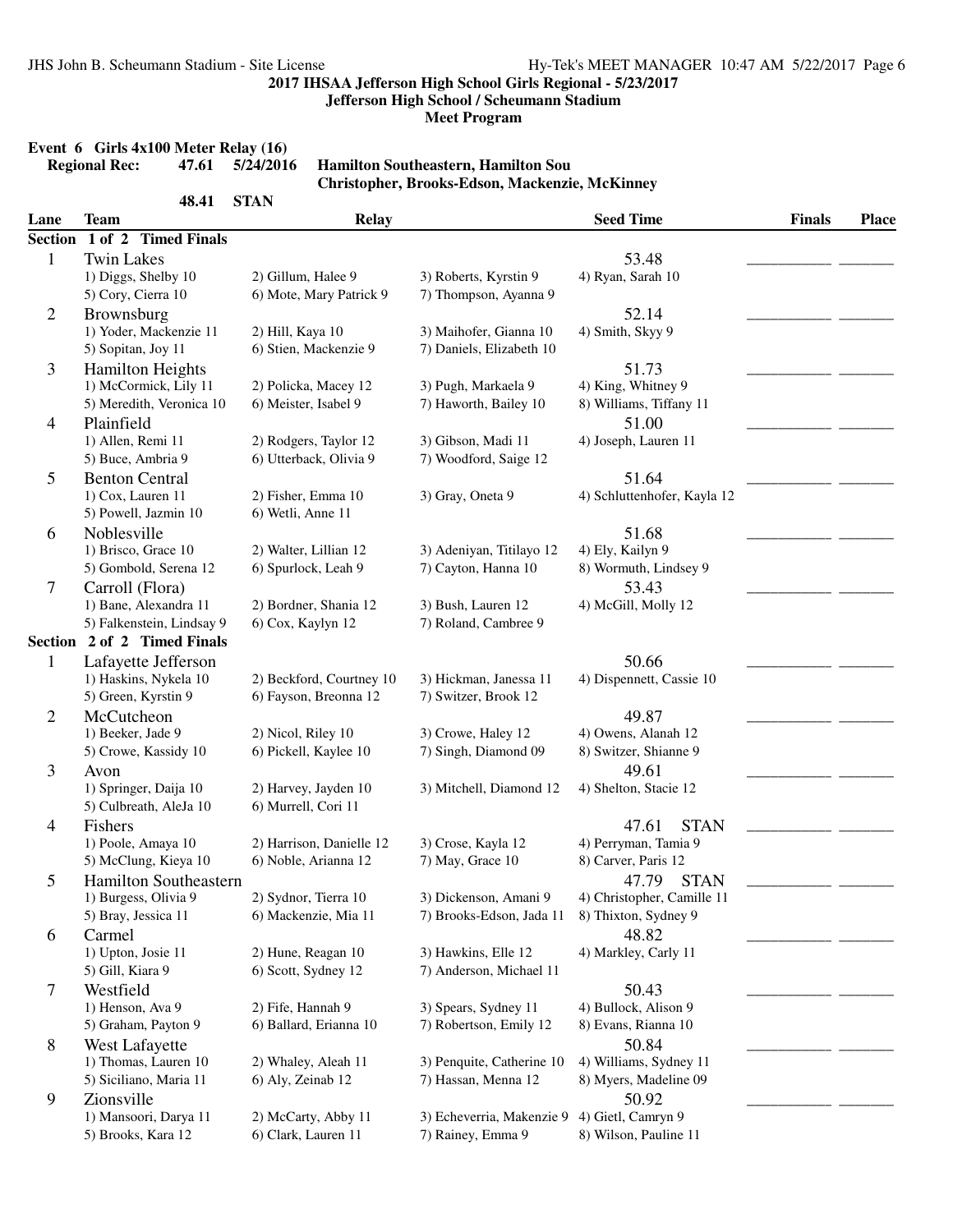**Jefferson High School / Scheumann Stadium**

**Meet Program**

#### **Event 7 Girls 400 Meter Dash (16)**

|                | <b>Regional Rec:</b> | 56.81<br>57.45 | 5/27/2014<br><b>STAN</b> |     | <b>Breanna Hargrove, Hamilton Sou</b> |                  |               |              |
|----------------|----------------------|----------------|--------------------------|-----|---------------------------------------|------------------|---------------|--------------|
| Lane           | <b>Name</b>          |                |                          |     | <b>Year School</b>                    | <b>Seed Time</b> | <b>Finals</b> | <b>Place</b> |
| <b>Section</b> | 1 of 2 Timed Finals  |                |                          |     |                                       |                  |               |              |
| 2              | Wallace, Raegan      |                |                          |     | 10 Tri-County                         | 1:04.04          |               |              |
| 3              | Head, Elly           |                |                          | 9   | Mooresville                           | 1:02.34          |               |              |
| 4              | Christiansen, Abby   |                |                          | 10- | <b>Hamilton Heights</b>               | 1:01.43          |               |              |
| 5              | Smith, Dara          |                |                          |     | Plainfield                            | 1:01.44          |               |              |
| 6              | May, Grace           |                |                          |     | 10 Fishers                            | 1:01.82          |               |              |
|                | Malson, Julia        |                |                          | 11  | Rossville                             | 1:02.43          |               |              |
| 8              | Linville, Mackenzy   |                |                          |     | 10 Fountain Central                   | 1:04.54          |               |              |
| <b>Section</b> | 2 of 2 Timed Finals  |                |                          |     |                                       |                  |               |              |
|                | Waples, Alexis       |                |                          | 11  | Carmel                                | 1:00.81          |               |              |
| 2              | Stephenson, Briana   |                |                          | 11  | Cascade                               | 1:00.42          |               |              |
| 3              | Sydnor, Tierra       |                |                          | 10. | <b>Hamilton Southeastern</b>          | 59.81            |               |              |
| 4              | Anderson, Maria      |                |                          |     | 10 Noblesville                        | 58.01            |               |              |
| 5              | Hune, Reagan         |                |                          | 10  | Carmel                                | 58.86            |               |              |
| 6              | Watts, Keely         |                |                          | 9   | Danville                              | 59.70            |               |              |
|                | McClaskey, Caroline  |                |                          | 11  | North Montgomery                      | 1:00.41          |               |              |
| 8              | Griesey, London      |                |                          | 10  | <b>Twin Lakes</b>                     | 1:00.76          |               |              |
| 9              | Smith, Emma          |                |                          | 12  | Harrison (West Lafayette)             | 1:00.99          |               |              |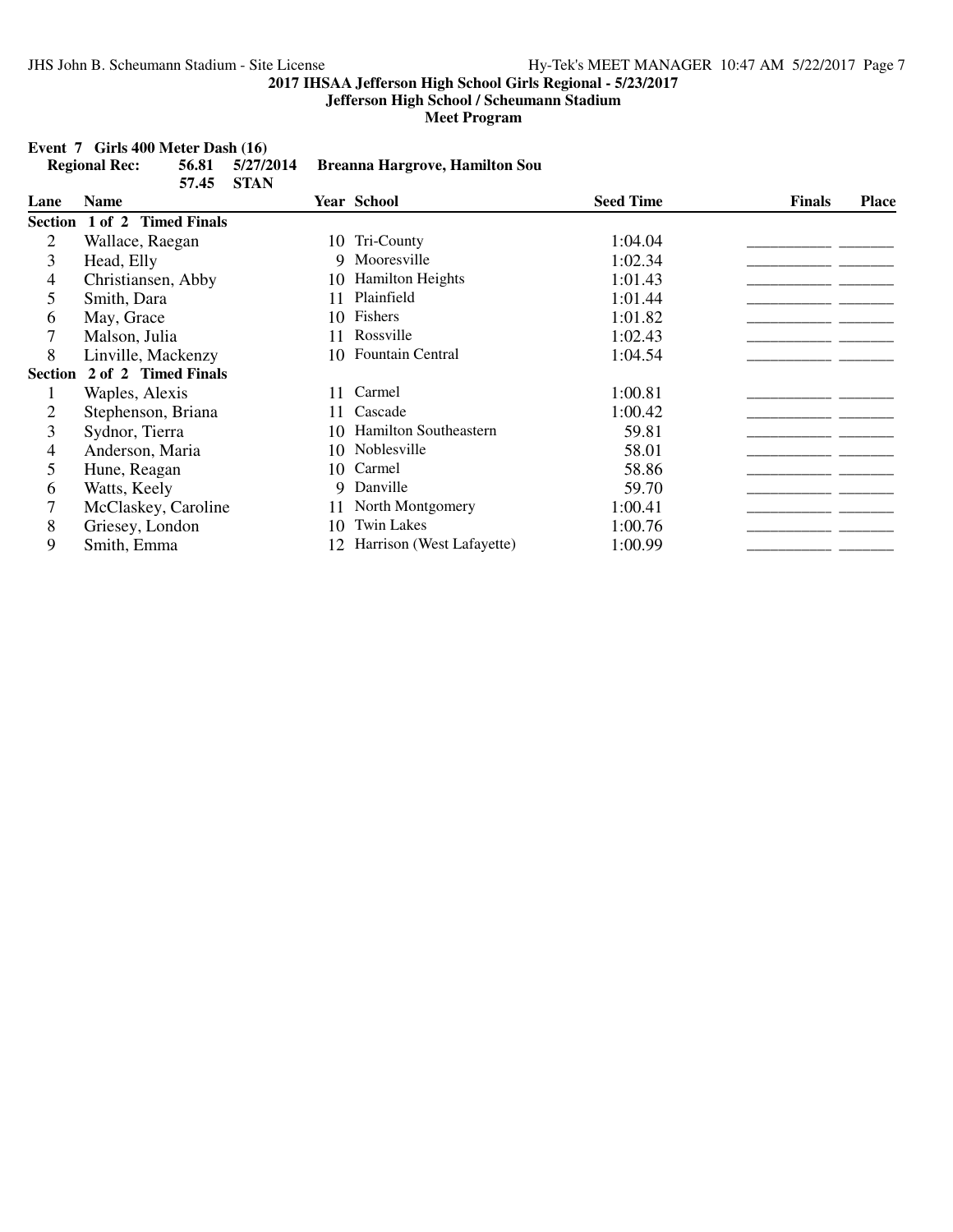### **Jefferson High School / Scheumann Stadium**

**Meet Program**

|                | <b>Regional Rec:</b>        | 43.80<br>45.36 | 5/25/1994<br><b>STAN</b> |     | <b>Kierston Doyle, Benton Central</b> |                  |             |               |              |
|----------------|-----------------------------|----------------|--------------------------|-----|---------------------------------------|------------------|-------------|---------------|--------------|
| Lane           | <b>Name</b>                 |                |                          |     | <b>Year School</b>                    | <b>Seed Time</b> |             | <b>Finals</b> | <b>Place</b> |
|                | Section 1 of 2 Timed Finals |                |                          |     |                                       |                  |             |               |              |
| 2              | Richey, Halle               |                |                          | 9   | <b>Benton Central</b>                 | 53.37            |             |               |              |
| 3              | Folta, Katie                |                |                          |     | 10 Fishers                            | 48.77            |             |               |              |
| 4              | Alanis, Nallely             |                |                          | 10. | Frankfort                             | 47.81            |             |               |              |
| 5              | Elkin, Olivia               |                |                          | 9   | Carmel                                | 47.82            |             |               |              |
| 6              | Woodford, Saige             |                |                          | 12  | Plainfield                            | 48.19            |             |               |              |
|                | Roberts, Kyrstin            |                |                          | 9   | <b>Twin Lakes</b>                     | 51.86            |             |               |              |
| 8              | McSwain, Madison            |                |                          |     | 12 Delphi Community                   | 54.80            |             |               |              |
| <b>Section</b> | 2 of 2 Timed Finals         |                |                          |     |                                       |                  |             |               |              |
|                | Robertson, Emily            |                |                          | 12  | Westfield                             | 47.10            |             |               |              |
| 2              | Noble, Arianna              |                |                          | 12  | Fishers                               | 46.23            |             |               |              |
| 3              | Adam, Jordan                |                |                          | 12  | Avon                                  | 45.91            |             |               |              |
| 4              | Robinson, Ella              |                |                          | 10. | Zionsville                            | 44.29            | <b>STAN</b> |               |              |
| 5              | Mackenzie, Mia              |                |                          | 11  | <b>Hamilton Southeastern</b>          | 45.33            | <b>STAN</b> |               |              |
| 6              | Brady, Kayla                |                |                          | 9.  | Lafayette Central Catholic            | 45.46            |             |               |              |
|                | Udo-Imeh, Itoro             |                |                          | 11  | West Lafayette                        | 46.20            |             |               |              |
| 8              | Stone, Jazz                 |                |                          | 12  | Avon                                  | 46.84            |             |               |              |
| 9              | Waling, Payton              |                |                          | 10. | Tri-West Hendricks                    | 47.55            |             |               |              |

### **Event 8 Girls 300 Meter Hurdles (16)**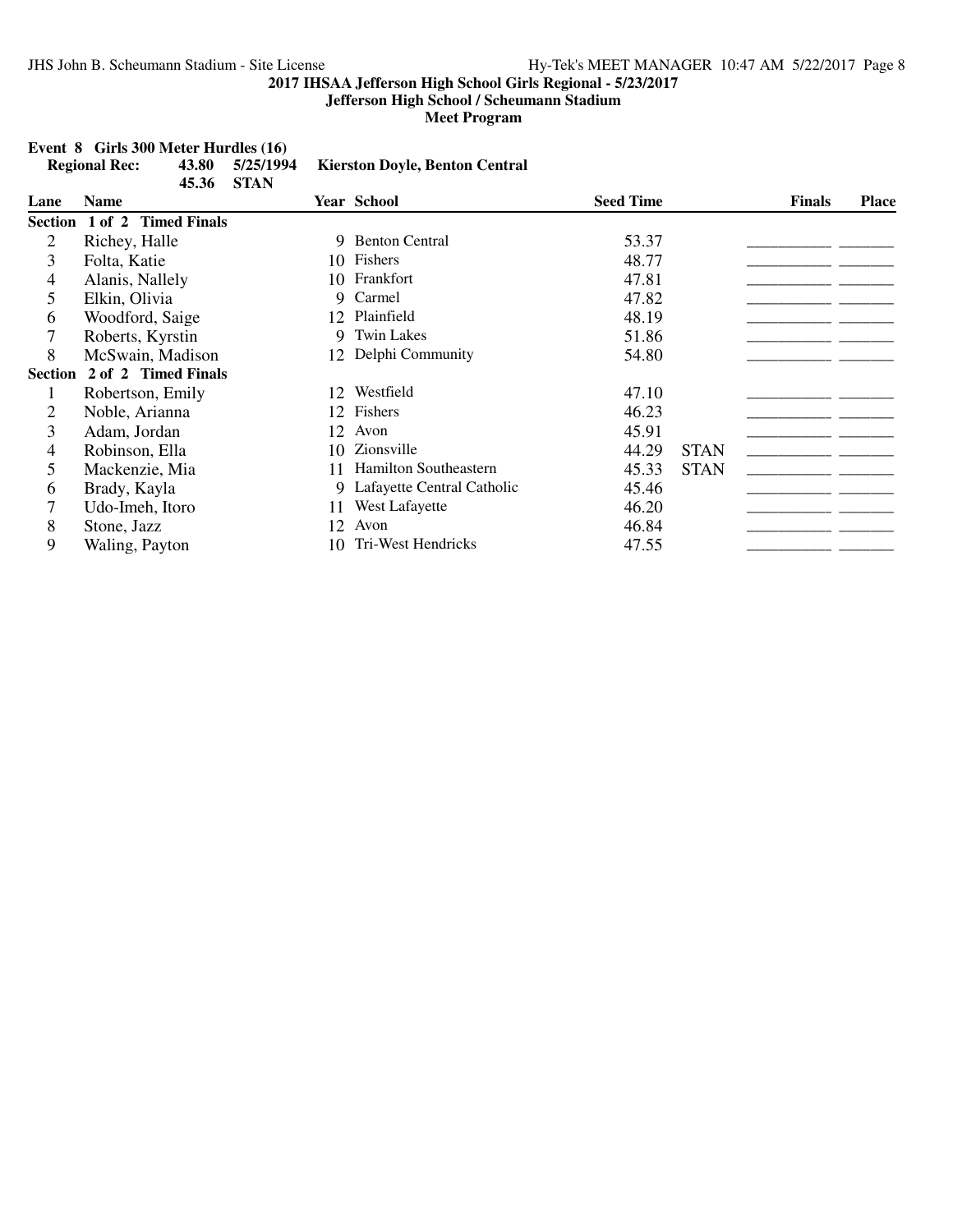### **Jefferson High School / Scheumann Stadium**

**Meet Program**

## **Event 9 Girls 800 Meter Run (16)**<br>Regional Rec: 2:13.71 5/26/2015

|         | <b>Regional Rec:</b>        | 2:13.71<br>2:16.66       | 5/26/2015<br><b>STAN</b> |     | Samantha Woodford, Plainfield |                  |               |              |
|---------|-----------------------------|--------------------------|--------------------------|-----|-------------------------------|------------------|---------------|--------------|
| Lane    | <b>Name</b>                 |                          |                          |     | <b>Year School</b>            | <b>Seed Time</b> | <b>Finals</b> | <b>Place</b> |
|         | Section 1 of 1 Timed Finals |                          |                          |     |                               |                  |               |              |
| $1-1A$  | Lapsley, Kamya              |                          |                          | 11  | Fishers                       | 2:17.47          |               |              |
| $5-1B$  | Schroeder, Ellie            |                          |                          | 10- | Guerin Catholic               | 2:20.30          |               |              |
| $9-1C$  | Rinehart, Lauren            |                          |                          | 9   | <b>Brownsburg</b>             | 2:21.60          |               |              |
| $13-1D$ | Weise, Isabel               |                          |                          | 11  | <b>Benton Central</b>         | 2:24.37          |               |              |
| $2-2A$  | Ellis, Angelina             |                          |                          | 12  | Zionsville                    | 2:18.00          |               |              |
| $6-2B$  | Tate, Emma                  |                          |                          | 10  | West Lafayette                | 2:20.48          |               |              |
|         | 10-2C Dilick, Gabby         |                          |                          | 11  | Westfield                     | 2:22.56          |               |              |
| 14-2D   | Green, Kyrstin              |                          |                          |     | Lafayette Jefferson           | 2:24.54          |               |              |
| $3-3A$  |                             | Sharples-Gordon, Susanna |                          | 12  | Noblesville                   | 2:18.66          |               |              |
| $7-3B$  | Pedersen, Ellie             |                          |                          | 9   | Hamilton Southeastern         | 2:20.65          |               |              |
| $11-3C$ | Sammons, Eleanor            |                          |                          |     | 12 Harrison (West Lafayette)  | 2:23.76          |               |              |
| $15-3D$ | Wetli, Grace                |                          |                          | 9.  | <b>Benton Central</b>         | 2:26.84          |               |              |
| 4-4A    | Dalton, Maddie              |                          |                          | 11. | Carmel                        | 2:19.65          |               |              |
| 8-4B    | Gillespie, Emma             |                          |                          |     | 9 Fishers                     | 2:20.71          |               |              |
|         | 12-4C Bryant, Olivia        |                          |                          | 11. | Cascade                       | 2:24.00          |               |              |
|         | 16-4D Fanning, Ally         |                          |                          | 10  | <b>Twin Lakes</b>             | 2:43.77          |               |              |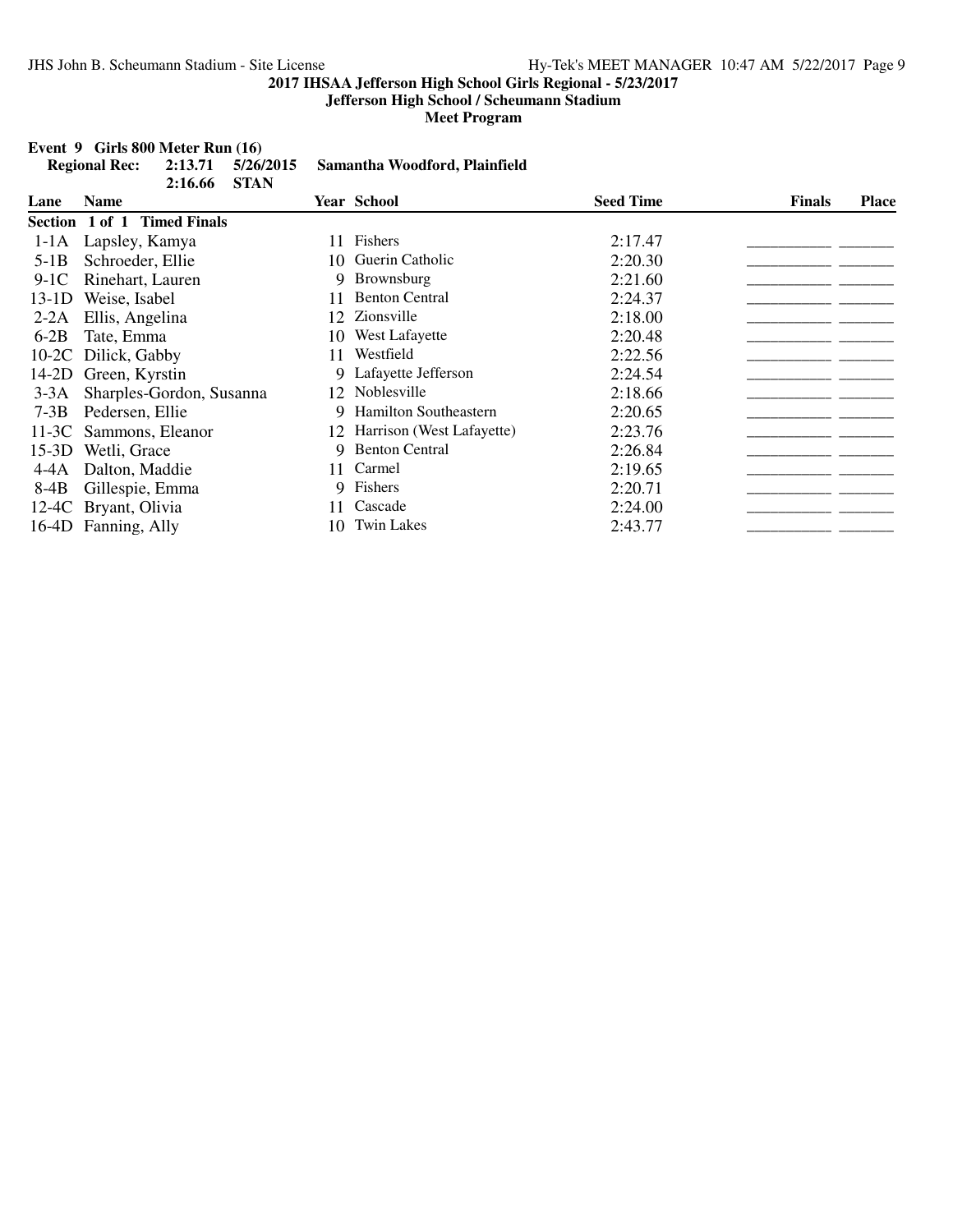### **Jefferson High School / Scheumann Stadium**

**Meet Program**

#### **Event 10 Girls 3200 Meter Run (16)**

|      | <b>Regional Rec:</b> | 10:35.73<br>10:55.05        | 5/27/2003<br><b>STAN</b> |     | <b>Katie Harrington, Carmel</b> |                  |               |              |
|------|----------------------|-----------------------------|--------------------------|-----|---------------------------------|------------------|---------------|--------------|
| Lane | <b>Name</b>          |                             |                          |     | <b>Year School</b>              | <b>Seed Time</b> | <b>Finals</b> | <b>Place</b> |
|      |                      | Section 1 of 1 Timed Finals |                          |     |                                 |                  |               |              |
|      | Gutwein, Maggie      |                             |                          | 10  | <b>Twin Lakes</b>               | 11:35.09         |               |              |
| 2    |                      | Schemanske, Paige           |                          |     | 10 Guerin Catholic              | 11:37.36         |               |              |
| 3    | Bates, Phoebe        |                             |                          | 9   | Carmel                          | 10:55.65         |               |              |
| 4    | Geisler, Christina   |                             |                          | 12  | Carmel                          | 11:00.07         |               |              |
| 5    | Wai, Miya            |                             |                          |     | 10 Fishers                      | 11:04.27         |               |              |
| 6    | Black, Laurel        |                             |                          | 10. | <b>Hamilton Southeastern</b>    | 11:23.33         |               |              |
| 7    |                      | Slamkowski, Megan           |                          | 12  | Guerin Catholic                 | 11:44.49         |               |              |
| 8    | Dixon, Brooke        |                             |                          | 9   | <b>Brownsburg</b>               | 11:45.56         |               |              |
| 9    | Klinker, Abbie       |                             |                          | 12  | Noblesville                     | 11:48.23         |               |              |
| 10   | Bernicke, Kate       |                             |                          | 12  | Avon                            | 11:50.72         |               |              |
| 11   | Schultz, Mary        |                             |                          |     | 10 West Lafayette               | 11:54.84         |               |              |
| 12   | Settle, Anna         |                             |                          | 9   | Zionsville                      | 11:54.92         |               |              |
| 13   | Hasser, Cara         |                             |                          | 11  | <b>Benton Central</b>           | 12:04.09         |               |              |
| 14   | Jordan, Caroline     |                             |                          | 9   | West Lafayette                  | 12:08.03         |               |              |
| 15   |                      | Cunningham, Kate            |                          | 11  | Harrison (West Lafayette)       | 12:13.67         |               |              |
| 16   | Williams, Payton     |                             |                          | 9   | <b>Benton Central</b>           | 12:35.67         |               |              |
|      |                      |                             |                          |     |                                 |                  |               |              |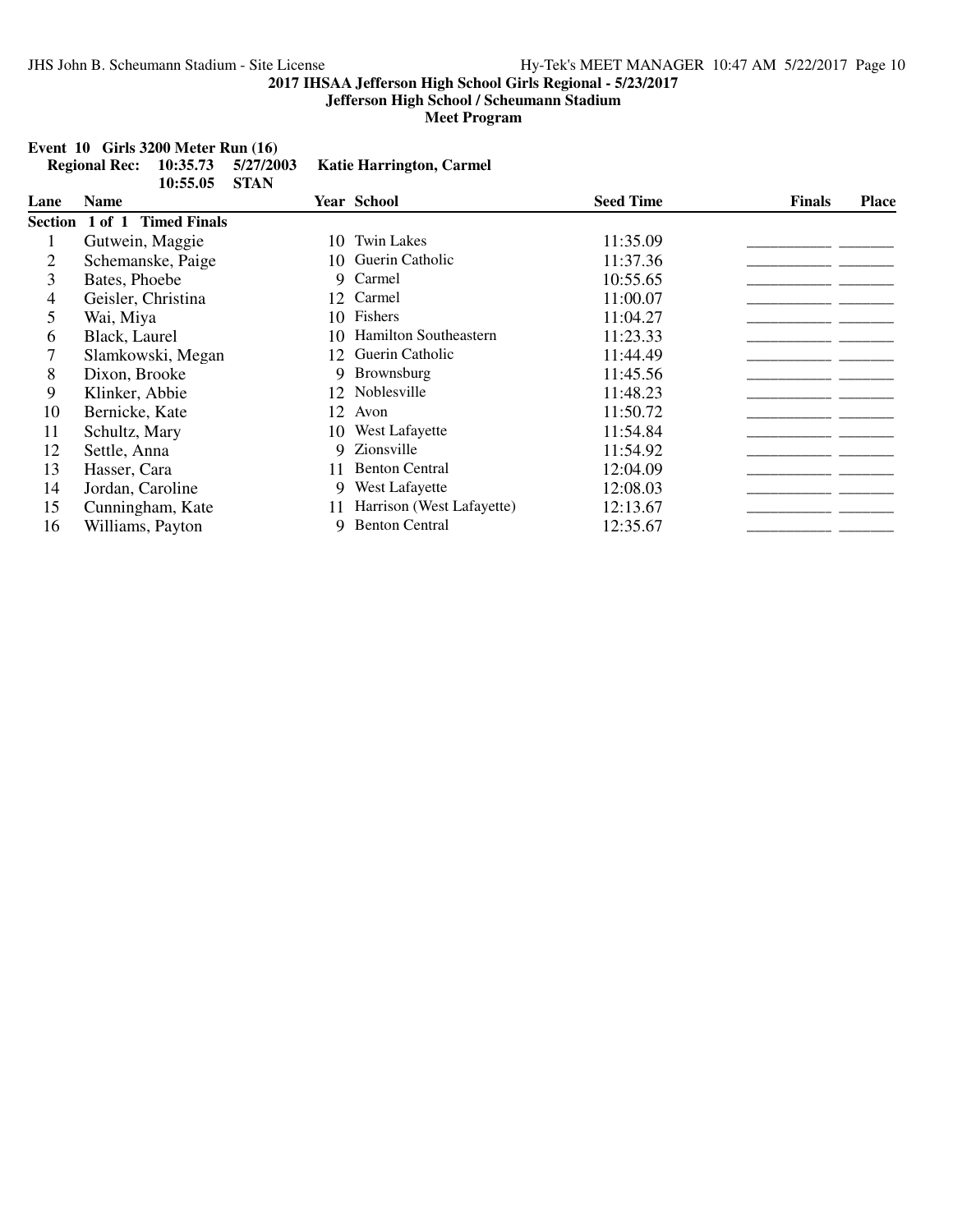**Jefferson High School / Scheumann Stadium**

**Meet Program**

# **Event 11 Girls 4x400 Meter Relay (16)**<br>Regional Rec: 3:54.88 5/25/2004

**Regional Rec: 3:54.88 5/25/2004 Hamilton Southeastern, Hamilton Southeastern H. Elson, M. Harrison, E. O'Neal, N. Stein**

|                | 3:58.93                     | <b>STAN</b>              |                            |                           |               |              |
|----------------|-----------------------------|--------------------------|----------------------------|---------------------------|---------------|--------------|
| Lane           | <b>Team</b>                 | <b>Relay</b>             |                            | <b>Seed Time</b>          | <b>Finals</b> | <b>Place</b> |
| <b>Section</b> | 1 of 2 Timed Finals         |                          |                            |                           |               |              |
| 1              | Seeger                      |                          |                            | 4:34.22                   |               |              |
|                | 1) Collins, Hannah 11       | 2) Cooksey, MacKinley 9  | 3) Pruitt, Kaileigh 10     | 4) Shipman, Britney 12    |               |              |
|                | 5) Hueston, Kennedy 11      | 6) Morgan, Cassidy 11    |                            |                           |               |              |
| 2              | North Montgomery            |                          |                            | 4:21.15                   |               |              |
|                | 1) Karle, Samantha 10       | 2) Anderson, Brynn 10    | 3) McClerkin, Katlynn 10   | 4) McClaskey, Caroline 11 |               |              |
|                | 5) Humphreys, Kendall 10    | 6) Humphreys, Kinsey 12  | 7) Warren, Tori 10         |                           |               |              |
| 3              | <b>Benton Central</b>       |                          |                            | 4:18.44                   |               |              |
|                | 1) Wetli, Grace 9           | 2) Fisher, Emma 10       | 3) Powell, Jazmin 10       | 4) Weise, Isabel 11       |               |              |
|                | 5) Richey, Halle 9          | 6) Musser, Hayley 12     |                            |                           |               |              |
| $\overline{4}$ | <b>Hamilton Heights</b>     |                          |                            | 4:13.33                   |               |              |
|                | 1) Williams, Tiffany 11     | 2) Policka, Macey 12     | 3) Pugh, Markaela 9        | 4) Christiansen, Abby 10  |               |              |
|                | 5) McCormick, Lily 11       | 6) Roth, Abigail 10      | 7) Lopez, Alex 10          | 8) Williams, Kat 12       |               |              |
| 5              | Cascade                     |                          |                            | 4:13.97                   |               |              |
|                | 1) Guetig, Elizabeth 9      | 2) Bryant, Olivia 11     | 3) Bryant, Emelia 11       | 4) Stephenson, Briana 11  |               |              |
|                | 5) Blackburn, Lexi 12       | 6) Kline, Harley 11      | 7) Davis, Ella 9           |                           |               |              |
| 6              | Harrison (West Lafayette)   |                          |                            | 4:16.41                   |               |              |
|                | 1) Smith, Emma 12           | 2) Sengsanith, Abby 11   | 3) Sammons, Eleanor 12     | 4) Simmons, Chelsea 12    |               |              |
|                | 5) Schneider, Hannah 10     | 6) Darling, Abby 11      | 7) Illingworth, Karissa 09 | 8) Buchanan, Kyndel 10    |               |              |
| 7              | <b>Twin Lakes</b>           |                          |                            | 4:26.60                   |               |              |
|                | 1) Fanning, Ally 10         | 2) Griesey, London 10    | 3) Gutwein, Maggie 10      | 4) Ryan, Sarah 10         |               |              |
|                | 5) Mote, Mary Patrick 9     |                          |                            |                           |               |              |
|                | Section 2 of 2 Timed Finals |                          |                            |                           |               |              |
| 1              | West Lafayette              |                          |                            | 4:09.26                   |               |              |
|                | 1) Tate, Emma 10            | 2) Thomas, Lauren 10     | 3) Tate, Ellie 10          | 4) Udo-Imeh, Itoro 11     |               |              |
|                | 5) Garcia, Isabella 09      | 6) Myers, Madeline 09    | 7) Love, Jessica 09        | 8) Parker, Teagan 11      |               |              |
| 2              | Zionsville                  |                          |                            | 4:01.35                   |               |              |
|                | 1) Robinson, Ella 10        | 2) Ellis, Angelina 12    | 3) Romanyk, Madison 11     | 4) McCarty, Abby 11       |               |              |
|                | 5) Mccooey, Reagan 9        | 6) Rigg, Sophia 11       | 7) Allen, Margaret 9       | 8) Isenbarger, Katie 11   |               |              |
| 3              | Westfield                   |                          |                            | 4:00.75                   |               |              |
|                | 1) Robertson, Emily 12      | 2) Fife, Hannah 9        | 3) Brown, Gabby 12         | 4) Spears, Sydney 11      |               |              |
|                | 5) Bullock, Alison 9        | 6) O'Neal, Maggie 9      | 7) Becker, Ali 11          | 8) Dilick, Gabby 11       |               |              |
| 4              | Noblesville                 |                          |                            | 3:58.27<br><b>STAN</b>    |               |              |
|                | 1) Little, Abigail 11       | 2) Hazelrigg, Anna 9     | 3) Anderson, Maria 10      | 4) Walter, Lillian 12     |               |              |
|                | 5) Brisco, Grace 10         | 6) Dombroski, Kat 12     | 7) Perry, Hannah 12        | 8) Ely, Kailyn 9          |               |              |
| 5              | Fishers                     |                          |                            | 3:59.61                   |               |              |
|                | 1) Lapsley, Kamya 11        | 2) May, Grace 10         | 3) Noble, Arianna 12       | 4) Crose, Kayla 12        |               |              |
|                | 5) Carver, Paris 12         | 6) Harrison, Danielle 12 | 7) McClung, Kieya 10       | 8) Folta, Katie 10        |               |              |
| 6              | Carmel                      |                          |                            | 4:00.69                   |               |              |
|                | 1) Waples, Alexis 11        | 2) Markley, Carly 11     | 3) Brown, Nevian 12        | 4) Hune, Reagan 10        |               |              |
|                | 5) Hunter, Martha 9         | 6) Dalton, Maddie 11     | 7) Scott, Sydney 12        | 8) Hand, Emily 9          |               |              |
| 7              | Avon                        |                          |                            | 4:08.25                   |               |              |
|                | 1) Adam, Jordan 12          | 2) Smith, Katy 12        | 3) Egunyomi, Esther 10     | 4) Stone, Jazz 12         |               |              |
|                | 5) Mitchell, Diamond 12     | 6) Shelton, Stacie 12    | 7) Culbreath, AleJa 10     | 8) Gill, Makaylah 10      |               |              |
| 8              | Guerin Catholic             |                          |                            | 4:10.83                   |               |              |
|                | 1) Sherfick, Claire 10      | 2) Hess, Lily 12         | 3) Gjerde, Grace 10        | 4) Schroeder, Ellie 10    |               |              |
|                | 5) Cech, Jenny 12           | 6) Slamkowski, Megan 12  |                            |                           |               |              |
| 9              | Hamilton Southeastern       |                          |                            | 4:11.64                   |               |              |
|                | 1) Johnson, Lauren 9        | 2) Shumaker, Caroline 10 | 3) Pedersen, Ellie 9       | 4) Sydnor, Tierra 10      |               |              |
|                | 5) Saini, Jasmeen 9         | 6) Lee, Lauren 11        | 7) Perry, Angela 11        | 8) Thixton, Sydney 9      |               |              |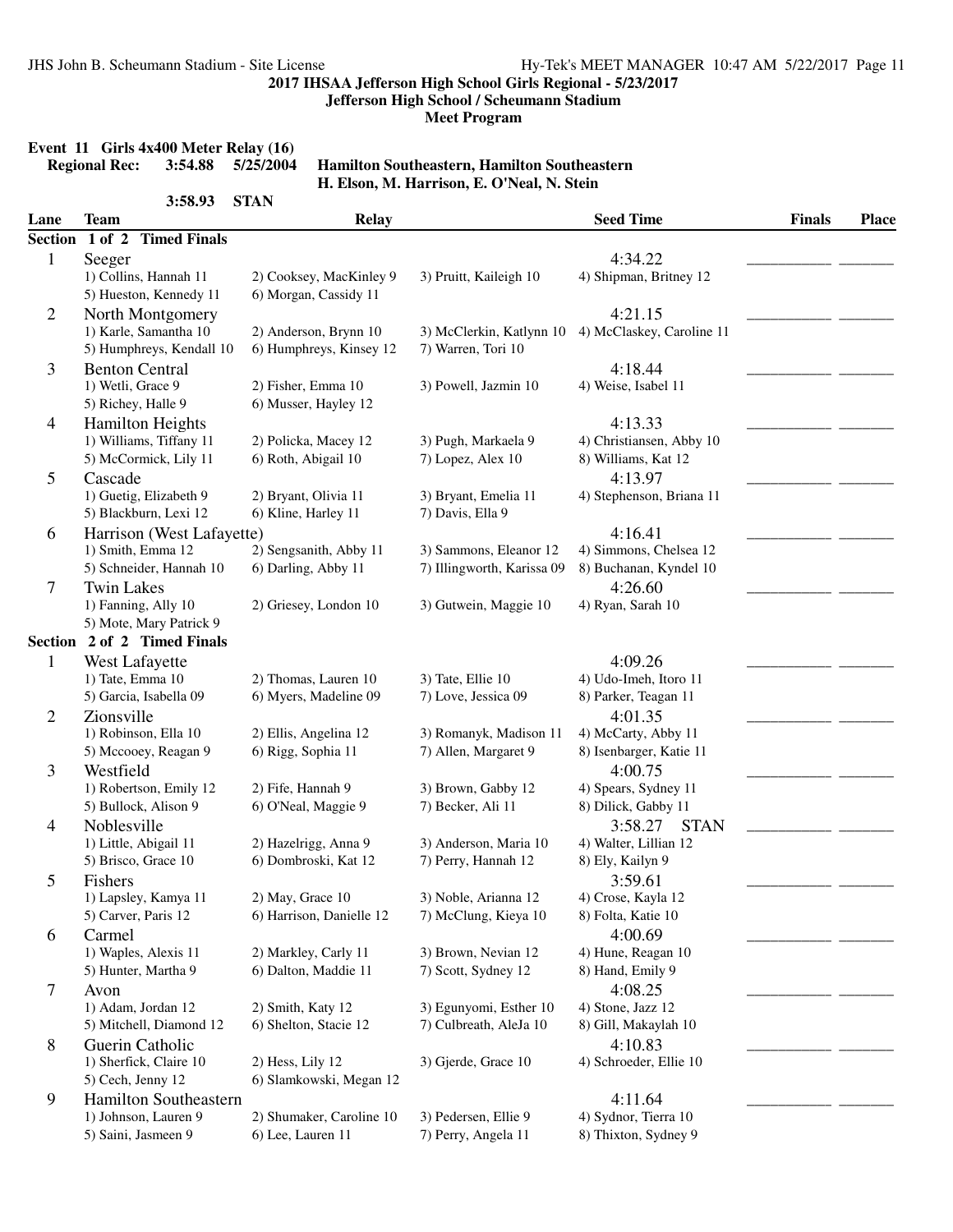**Jefferson High School / Scheumann Stadium**

**Meet Program**

### **Event 12 Girls Long Jump (16)**

**Top 9 Advance by Mark**

|        | <b>Regional Rec:</b> | 18-06.50<br>17-10.75 | 5/27/2003<br><b>STAN</b> |     | Amanda Barnhart, Laf Jefferson |                  |             |                |              |
|--------|----------------------|----------------------|--------------------------|-----|--------------------------------|------------------|-------------|----------------|--------------|
| Pos    | <b>Name</b>          |                      |                          |     | <b>Year School</b>             | <b>Seed Mark</b> |             | <b>Prelims</b> | <b>Place</b> |
| Flight | 1 of 2 Prelims       |                      |                          |     |                                |                  |             |                |              |
|        | Eaton, Konner        |                      |                          |     | 12 Frontier                    | 14-10.50         |             |                |              |
| 2      | Bolser, Maddie       |                      |                          | 12  | Covington                      | 15-11.75         |             |                |              |
| 3      |                      | Penquite, Catherine  |                          | 10- | West Lafayette                 | 16-00.00         |             |                |              |
| 4      | Anderson, Maria      |                      |                          | 10  | Noblesville                    | 16-07.00         |             |                |              |
| 5      | Gjerde, Grace        |                      |                          | 10  | Guerin Catholic                | 17-01.50         |             |                |              |
| 6      | Encinias, Sydney     |                      |                          | 12  | Hamilton Southeastern          | 17-03.00         |             |                |              |
|        | Sydnor, Tierra       |                      |                          | 10  | Hamilton Southeastern          | 17-03.75         |             |                |              |
| 8      |                      | Mitchell, Diamond    |                          | 12  | Avon                           | 18-08.00         | <b>STAN</b> |                |              |
| Flight | 2 of 2 Prelims       |                      |                          |     |                                |                  |             |                |              |
| 1      |                      | McClerkin, Katlynn   |                          |     | 10 North Montgomery            | 15-00.50         |             |                |              |
| 2      | Crowe, Kassidy       |                      |                          |     | 10 McCutcheon                  | 15-05.50         |             |                |              |
| 3      | Fisher, Emma         |                      |                          | 10  | <b>Benton Central</b>          | 16-02.50         |             |                |              |
| 4      | Burton, Kasey        |                      |                          | 12  | Southmont                      | 16-06.00         |             |                |              |
| 5      | Lombardo, Alicia     |                      |                          | 10  | Danville                       | 17-03.00         |             |                |              |
| 6      | Chandler, Madie      |                      |                          |     | Plainfield                     | 17-03.00         |             |                |              |
|        | Isenbarger, Katie    |                      |                          |     | Zionsville                     | 17-08.00         |             |                |              |
| 8      | Welch, Brittany      |                      |                          | 10. | Sheridan                       | 18-01.50         | <b>STAN</b> |                |              |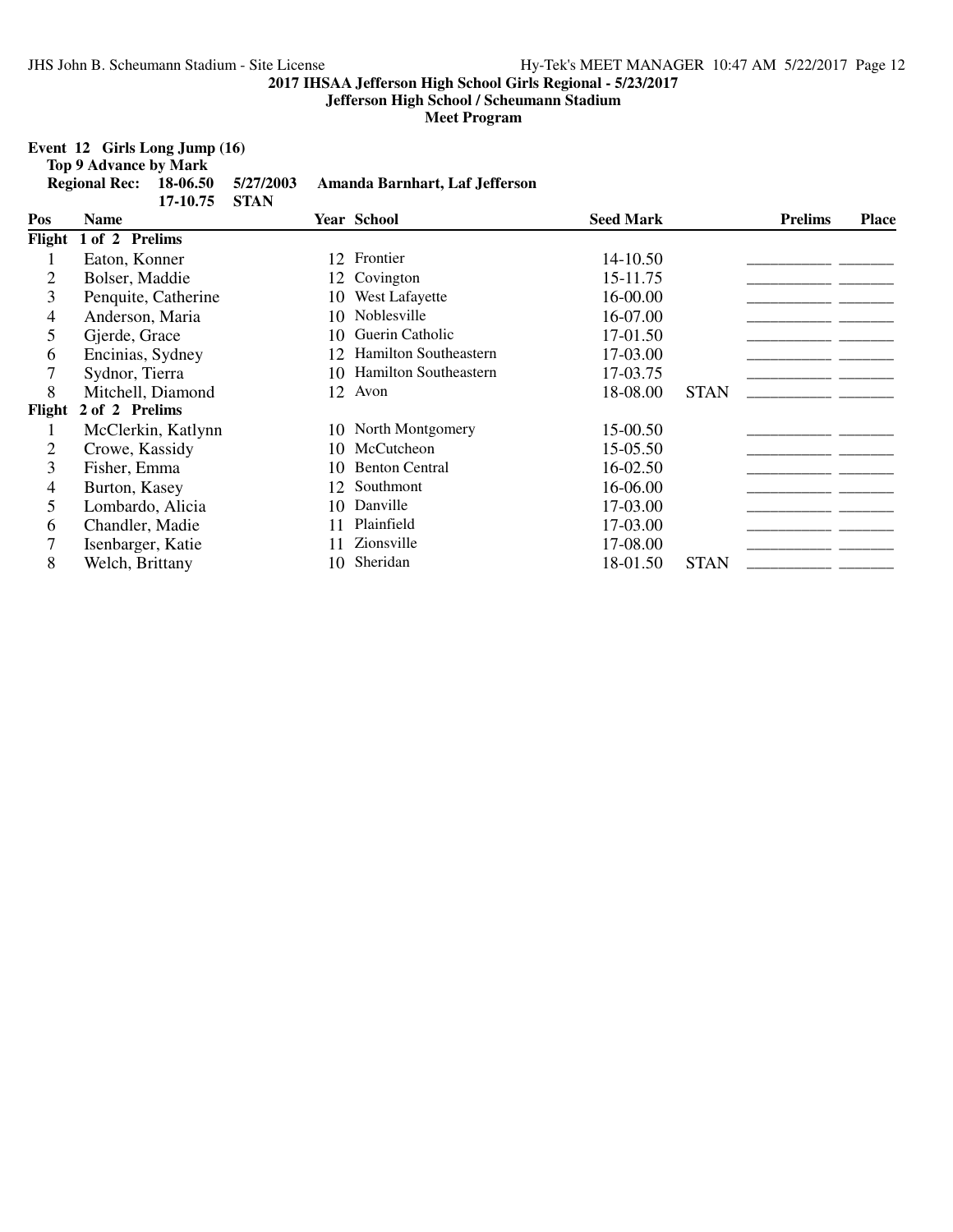### **Jefferson High School / Scheumann Stadium**

**Meet Program**

#### **Event 13 Girls High Jump (17)**

|                | <b>Regional Rec:</b> | $5 - 08$<br>5-04.25 | 5/27/2014<br><b>STAN</b> |     | <b>Rachel Mather, Noblesville</b> |                  |             |               |              |
|----------------|----------------------|---------------------|--------------------------|-----|-----------------------------------|------------------|-------------|---------------|--------------|
| Pos            | <b>Name</b>          |                     |                          |     | <b>Year School</b>                | <b>Seed Mark</b> |             | <b>Finals</b> | <b>Place</b> |
|                | Flight 1 of 2 Finals |                     |                          |     |                                   |                  |             |               |              |
|                | Kimmel, Rashana      |                     |                          |     | 9 North White                     | 4-08.00          |             |               |              |
| $\overline{2}$ | Anderson, Haylee     |                     |                          | 12  | Frontier                          | 4-08.00          |             |               |              |
| 3              | Garriott, Regan      |                     |                          | 10- | Seeger                            | 4-08.00          |             |               |              |
| 4              | Parker, Teagan       |                     |                          | 11  | West Lafayette                    | $4 - 10.00$      |             |               |              |
| 5              | Hickman, Janessa     |                     |                          | 11  | Lafayette Jefferson               | $4 - 10.00$      |             |               |              |
| 6              | Switzer, Shianne     |                     |                          | 9   | McCutcheon                        | $4 - 10.00$      |             |               |              |
| 7              | Sabens, Kelsey       |                     |                          | 11  | North Montgomery                  | 5-00.00          |             |               |              |
| 8              | Lukasik, Alyssa      |                     |                          | 10  | <b>Clinton Prairie</b>            | 5-01.00          |             |               |              |
| Flight         | 2 of 2 Finals        |                     |                          |     |                                   |                  |             |               |              |
|                | Encinias, Sydney     |                     |                          |     | 12 Hamilton Southeastern          | 5-02.00          |             |               |              |
| 2              | Irvin, Tayah         |                     |                          | 10. | Hamilton Southeastern             | 5-02.00          |             |               |              |
| 3              | Clark, Ellie         |                     |                          | 11  | Carmel                            | 5-03.00          |             |               |              |
| 4              | James, Amiyah        |                     |                          | 11  | Carmel                            | 5-04.25          | <b>STAN</b> |               |              |
| 5              | Harless, Mackenzie   |                     |                          | 12  | Brownsburg                        | 5-04.25          | <b>STAN</b> |               |              |
| 6              | Sheridan, Megan      |                     |                          | 10  | Zionsville                        | 5-05.00          | <b>STAN</b> |               |              |
| 7              | Black, Kyara         |                     |                          | 11  | Danville                          | 5-07.00          | <b>STAN</b> |               |              |
| 8              | Tyler, Shelby        |                     |                          | 10  | Noblesville                       | 5-08.25          | <b>STAN</b> |               |              |
| 9              | Isenbarger, Katie    |                     |                          | 11  | Zionsville                        | $6 - 00.00$      | <b>STAN</b> |               |              |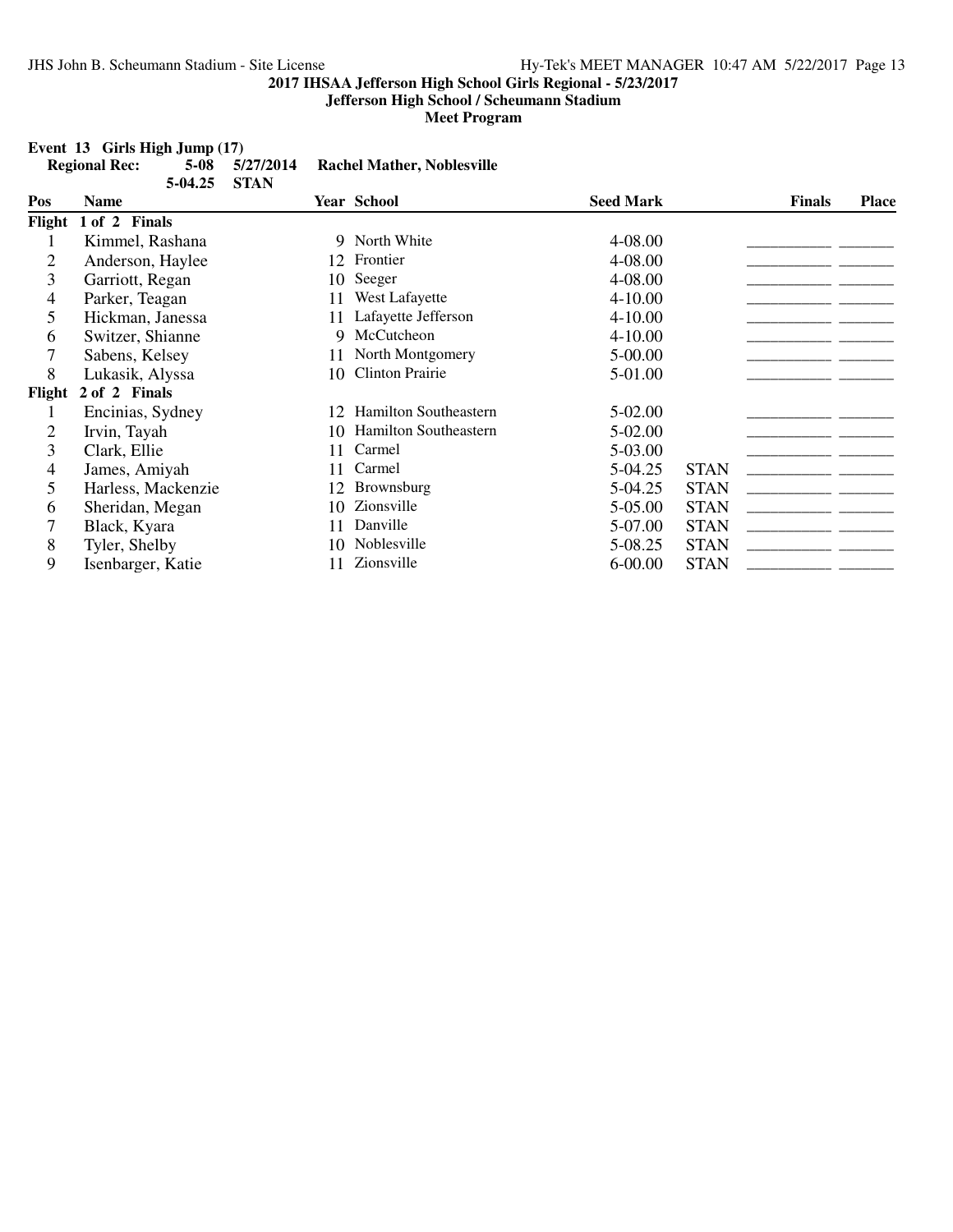**Jefferson High School / Scheumann Stadium**

**Meet Program**

### **Event 14 Girls Discus Throw (16)**<br>**Regional Rec:** 150-03 5/26/2009

|        | <b>Regional Rec:</b> | 150-03<br>127-03 | 5/26/2009<br><b>STAN</b> |    | <b>Paige Smith, Hamilton Southeastern</b> |                  |             |               |              |
|--------|----------------------|------------------|--------------------------|----|-------------------------------------------|------------------|-------------|---------------|--------------|
| Pos    | <b>Name</b>          |                  |                          |    | <b>Year School</b>                        | <b>Seed Mark</b> |             | <b>Finals</b> | <b>Place</b> |
| Flight | 1 of 2 Finals        |                  |                          |    |                                           |                  |             |               |              |
|        | Huse, Erin           |                  |                          |    | 12 Lebanon                                | 99-02            |             |               |              |
| 2      | York-Achor, Liz      |                  |                          | 11 | Harrison (West Lafayette)                 | 109-03           |             |               |              |
| 3      | Cotherman, Natalie   |                  |                          | 12 | Carmel                                    | 109-10           |             |               |              |
| 4      | Jones, Angela        |                  |                          | 11 | <b>Benton Central</b>                     | 112-00           |             |               |              |
| 5      | Schultz, Madi        |                  |                          | 11 | Faith Christian                           | 112-09           |             |               |              |
| 6      | Wyant, Morgan        |                  |                          | 10 | Carroll (Flora)                           | 114-09           |             |               |              |
| 7      | Obear, Valerie       |                  |                          | 11 | <b>Hamilton Southeastern</b>              | 115-08           |             |               |              |
| 8      | Roberts, Veronika    |                  |                          | 10 | <b>Brownsburg</b>                         | 121-04           |             |               |              |
| Flight | 2 of 2 Finals        |                  |                          |    |                                           |                  |             |               |              |
|        | Ball, Hannah         |                  |                          |    | 12 North White                            | 123-07           |             |               |              |
| 2      | Utley, Cassie        |                  |                          | 12 | Danville                                  | 124-06           |             |               |              |
| 3      | Nichols, Haley       |                  |                          | 9  | Avon                                      | 124-09           |             |               |              |
| 4      | Slaton, Delaney      |                  |                          | 12 | Plainfield                                | 127-04           | <b>STAN</b> |               |              |
| 5      | Heimlich, Maci       |                  |                          | 11 | North White                               | 130-10           | <b>STAN</b> |               |              |
| 6      | Hopkins, Katrinia    |                  |                          | 12 | Avon                                      | 131-04           | <b>STAN</b> |               |              |
| 7      | Harris, Kaia         |                  |                          | 12 | West Lafayette                            | 131-05.50        | <b>STAN</b> |               |              |
| 8      | Henderson, Essence   |                  |                          | 12 | Lafayette Jefferson                       | 146-00           | <b>STAN</b> |               |              |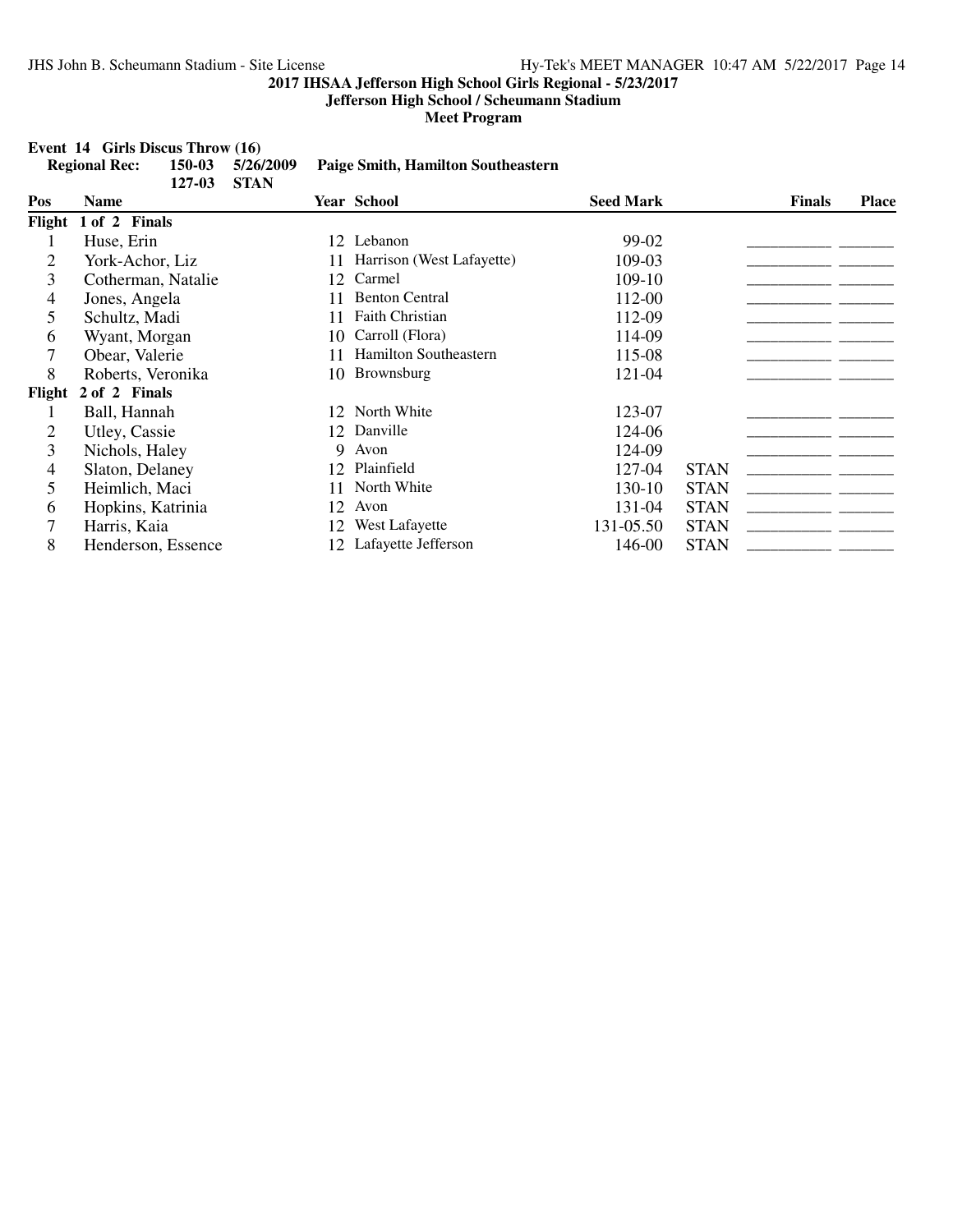**Jefferson High School / Scheumann Stadium**

**Meet Program**

### **Event 15 Girls Shot Put (16)**<br>Regional Rec: 44-00

|        | <b>Regional Rec:</b><br>44-00<br>39-11.00 | 5/24/2016<br><b>STAN</b> | <b>Essence Henderson, Lafayette Je</b> |                  |             |               |              |
|--------|-------------------------------------------|--------------------------|----------------------------------------|------------------|-------------|---------------|--------------|
| Pos    | Name                                      |                          | <b>Year School</b>                     | <b>Seed Mark</b> |             | <b>Finals</b> | <b>Place</b> |
| Flight | <b>Finals</b><br>1 of 2                   |                          |                                        |                  |             |               |              |
|        | Ade, Kacie                                | 11                       | <b>Benton Central</b>                  | 32-10.50         |             |               |              |
| 2      | Heimlich, Maci                            | 11                       | North White                            | 34-03.00         |             |               |              |
| 3      | Albaugh, Anna                             | 11                       | <b>Clinton Prairie</b>                 | 35-09.00         |             |               |              |
| 4      | Lewis, Kiara                              |                          | Lafayette Jefferson<br>9               | 35-09.50         |             |               |              |
| 5      | Kress, Marie                              |                          | Carmel<br>10                           | 36-00.00         |             |               |              |
| 6      | Polk, Tierra                              |                          | 12 Fishers                             | 36-08.50         |             |               |              |
|        | Huse, Erin                                |                          | 12 Lebanon                             | 37-02.50         |             |               |              |
| 8      | Schultz, Madi                             |                          | Faith Christian                        | 37-08.00         |             |               |              |
| Flight | 2 of 2 Finals                             |                          |                                        |                  |             |               |              |
|        | Ball, Hannah                              |                          | 12 North White                         | 38-09.50         |             |               |              |
| 2      | Weatherly, Ashley                         |                          | 10 West Lafayette                      | 39-06.75         |             |               |              |
| 3      | Nichols, Haley                            |                          | 9<br>Avon                              | 39-07.00         |             |               |              |
| 4      | Slaton, Delaney                           |                          | Plainfield<br>12                       | 40-06.50         | <b>STAN</b> |               |              |
| 5      | Rodgers, Ariahna                          |                          | Avon<br>12                             | 40-11.75         | <b>STAN</b> |               |              |
| 6      | Caldwell, Jada                            |                          | Westfield<br>12                        | 41-00.75         | <b>STAN</b> |               |              |
| 7      | Hopkins, Katrinia                         |                          | Avon<br>12                             | 41-08.00         | <b>STAN</b> |               |              |
| 8      | Henderson, Essence                        |                          | 12 Lafayette Jefferson                 | 46-02.00         | <b>STAN</b> |               |              |